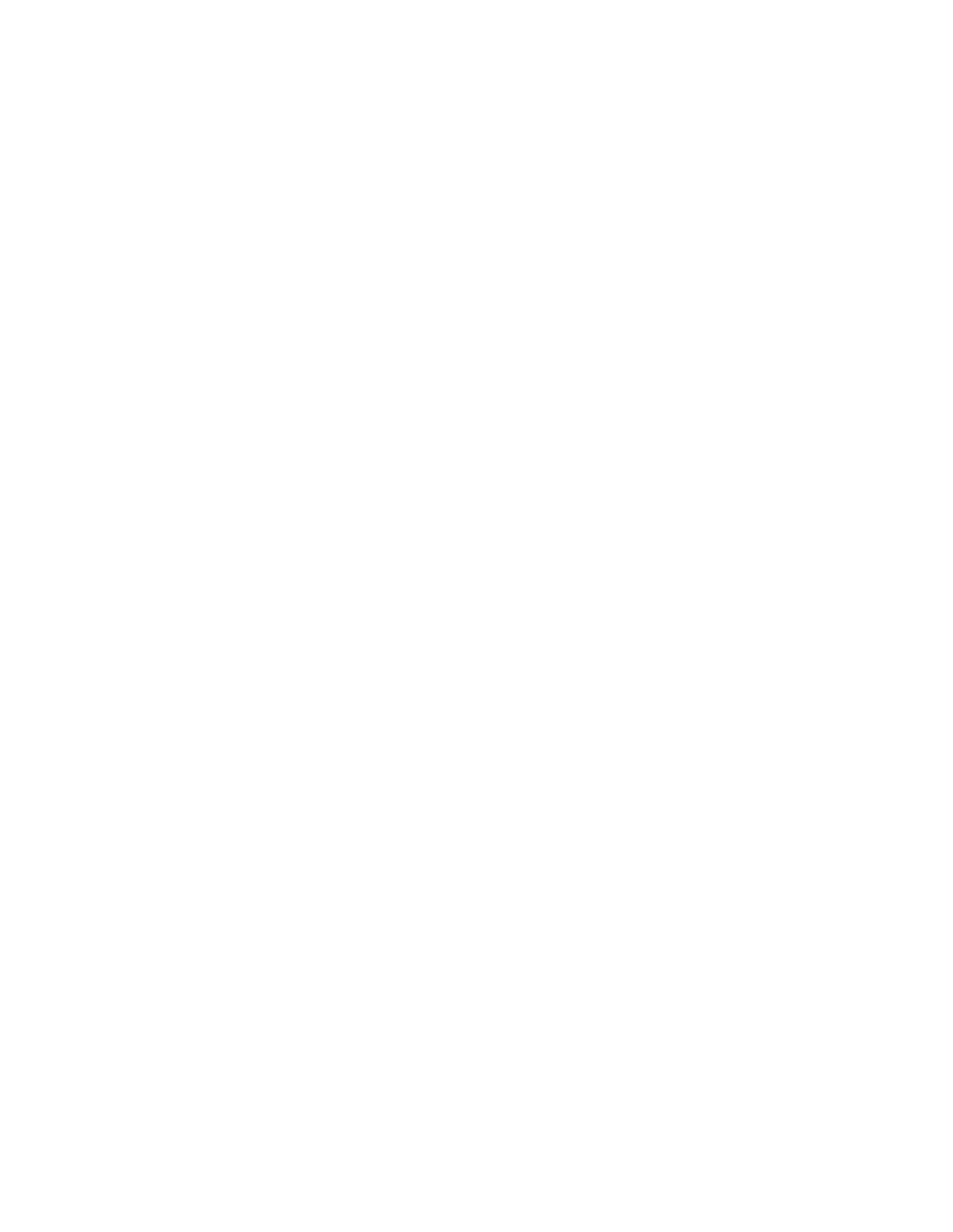## 2011 **DSHS Employee Survey**

## **APPENDICES**

#### APPENDIX A

## **Background, Methods, and Response Rates**

#### APPENDIX B

#### **Standard Statistical Report**

#### APPENDIX C

#### **Additional Information**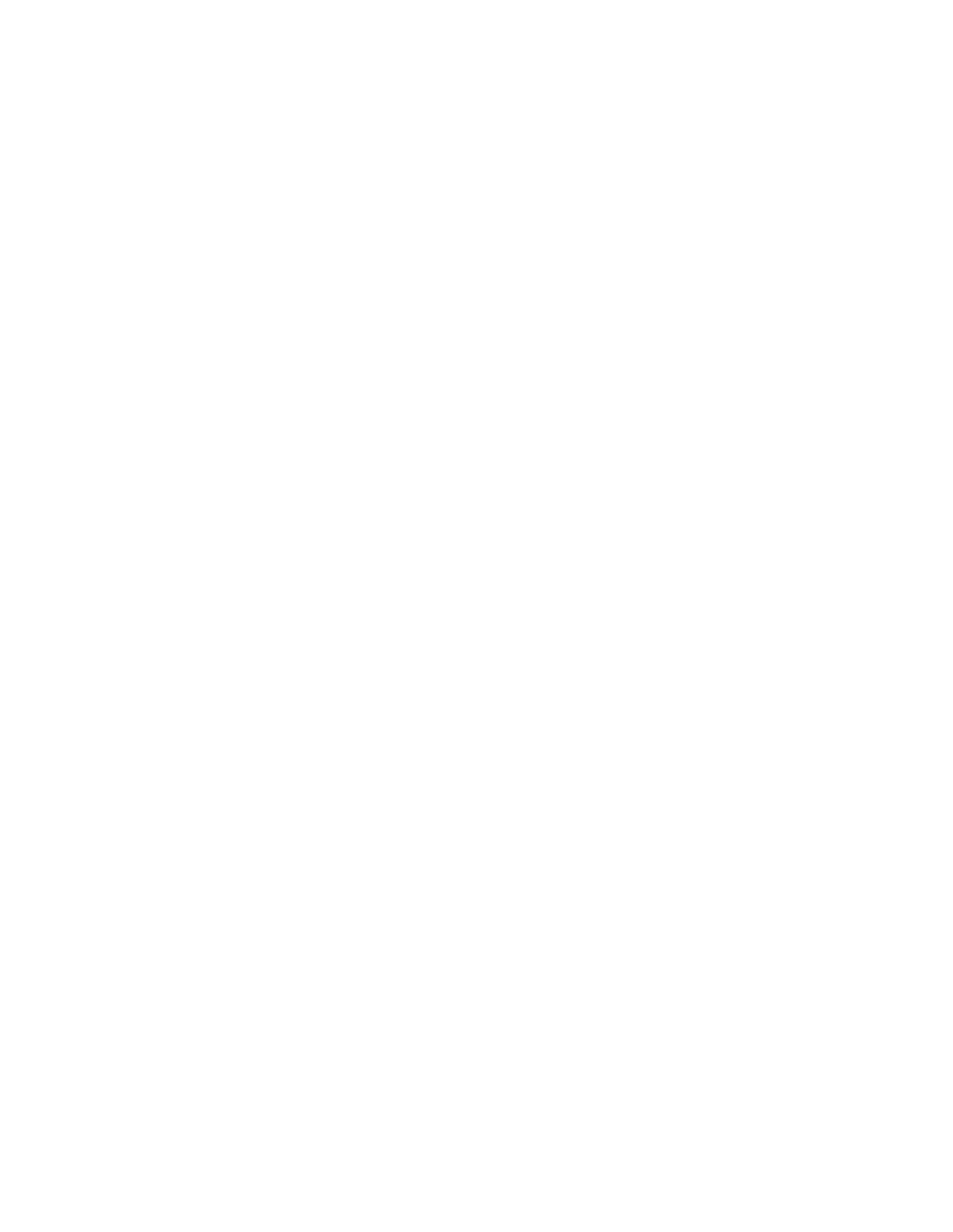

# **2011 DSHS Employee Survey APPENDIX A**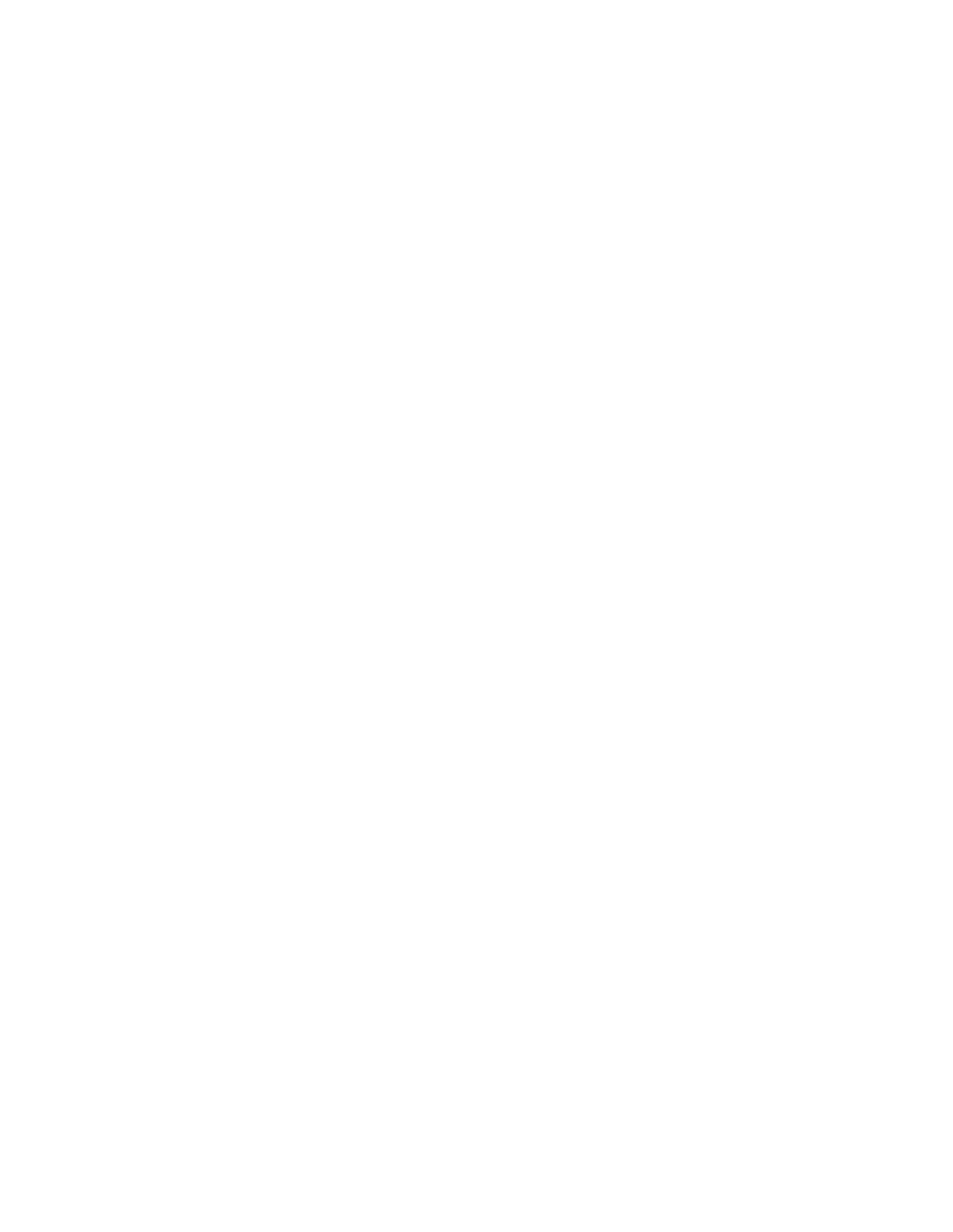#### **BACKGROUND** | **PREVIOUS SURVEYS**

DSHS has long recognized that a focus on staff well-being and professional growth is vital to ensuring quality service to agency clients. Because of the interest in employee perspectives, in the 1980s and 1990s many of the administrations, divisions, regions, and offices conducted their own employee surveys. There have been five previous DSHS-wide surveys.

The first DSHS-wide employee survey was given to a random sample of DSHS employees in 2000. The survey was based on the 50 questions in the standard Washington State Department of Personnel Employee Survey with 11 additional questions based on the DSHS Balanced ScoreCard. It was conducted by the Department of Personnel (DOP) and the DSHS Research and Data Analysis Division (RDA). Of the 3,100 randomly selected employees, 75% (2,300) completed the survey.

The second DSHS-wide employee survey was designed to meet the need for program-specific information, in addition to agency-wide results. It was conducted as a "rolling" survey, and consisted of a series of program-level surveys conducted between October 2002 and July 2004. Most of the surveys were conducted by RDA, but a few were conducted by DOP. Each of the program-level surveys included the 61 questions that were included in the 2000 DSHS-wide survey, plus additional questions tailored to meet individual program needs. The results of all these surveys were compiled into an agency-level report. The overall response rate was 64%.

DSHS had planned to conduct another agency-wide employee survey in 2006. When Governor Gregoire requested a state-wide employee survey, the agency embarked on an ambitious project to meet the Governor's need for standardized statewide employee data, and, at the same time, provide needed DSHS, administration, division and workgroup-level data.

The statewide survey was created by a committee called together by Department of Personnel, with oversight by the Governor's cabinet. Instead of using the traditional 50-question "DOP survey," the committee pared the statewide survey down to a simple 12 questions. DSHS organized a working group to review these statewide survey questions and see if they met DSHS needs. The committee recommended adding six additional standard questions and two narrative questions. DSHS leadership concurred with the working group's recommendation.

The third survey in 2006 was conducted by the survey section of the DSHS Research and Data Analysis Division (RDA) from March 1 to April 14, 2006. For the first time, all DSHS employees were asked to participate in the employee survey. Also, for the first time, the DSHS Secretary required each Administration to complete an Action Plan in response to survey findings. The 2006 survey had a 77% response rate.

In 2007, the fourth survey was again administered by the RDA survey section. It deleted one question and added two others: "My agency consistently demonstrates support for a diverse workforce." "In general, I'm satisfied with my job." The 2007 survey had a 73% overall response rate.

The 2009 Employee Survey had a 75% response rate. This survey added questions on information about changes and support for a healthy life. The 2009 survey also included one-time questions about values and sexual harassment.

#### **THE 2011 SURVEY** | **ADMINISTRATION**

The 2011 survey was conducted by Management Information and Survey Research (MISR) within the Planning, Performance and Accountability Administration of DSHS. The survey section was previously part of Research and Data Analysis (RDA). The survey was conducted from October 12th to November 30, 2011. MISR worked with each administration to identify workgroups and additional program-specific questions.

Several features were built into the survey process to ensure respondent anonymity and boost response rates: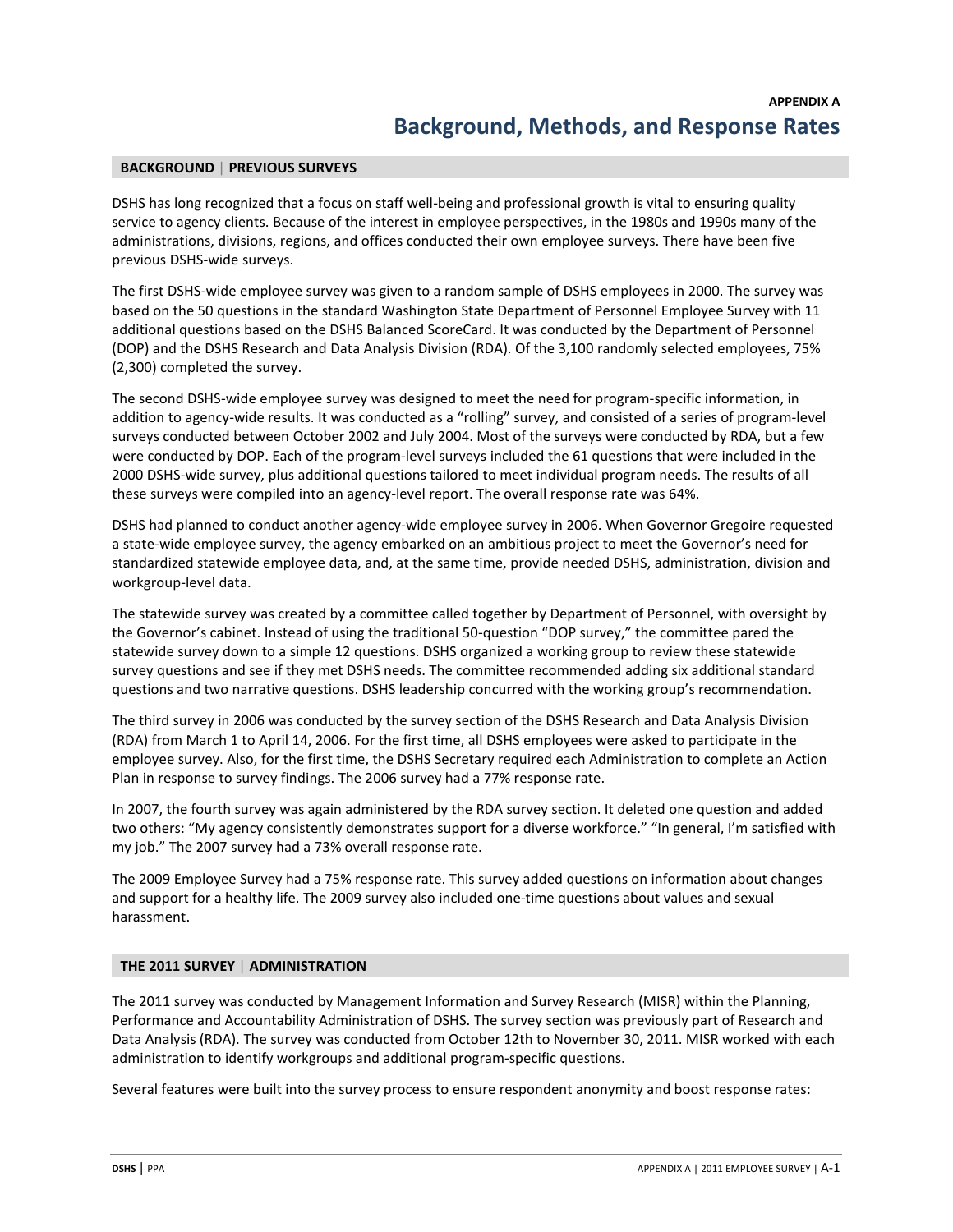- Along with invitations and reminders to participate in the survey, employees were sent Frequently Asked Questions (FAQ) sheets, explaining survey procedures and features that ensure anonymity.
- Surveys were primarily available on the internet. Internet surveys were submitted through SurveyMonkey, a web-based survey company. SurveyMonkey only sent MISR copies of the answers input by respondents. It did not give MISR any information about the user's computer address or any other identifying information.
- Surveys were also available in hard copy for employees without computer access or for those who felt more comfortable submitting a paper survey. Return envelopes were provided in institutions with large numbers of employees lacking regular computer access, so paper surveys could be anonymously mailed to MISR.
- **MISR only released survey information in summary format:** 
	- − All standard question answers were released in reports containing summary tables. If a workgroup had fewer than 6 respondents, no reports were issued.
	- − Answers to the narrative questions were released in large lists generally containing the responses of more than [1](#page-7-0)00 respondents.<sup>1</sup>
	- − Identifying information was generally redacted from the narrative responses before they were posted publicly.

The survey was initially announced via a message from Secretary Susan Dreyfus. With consultation and general direction from MISR, staff from each program customized procedures to distribute and publicize surveys to all employees. Typically, these steps included e-mail to each individual, periodic e-mail reminders, reminders distributed through supervisory channels, notices in program websites and newsletters, prominently displayed posters, and paper surveys distributed to those without computer access.

#### **NARRATIVE COMMENTS**

Each survey respondent was asked two narrative questions:

- "What do you like best about your current job?"
- "What changes would you like to see in your workplace?"

These questions strengthen the survey analysis by allowing mixed methods analysis – combining both quantitative and qualitative findings. The qualitative analysis of the themes in the responses to these two narrative questions assists in understanding why scores on the standard questions change from year to year and what issues underlie the concerns or praise expressed through scores on the standard questions.

The main challenge in identifying themes in the narrative responses was sheer volume. 7,507 of the 10,289 employees who completed the survey also responded to the narrative questions. Thus, MISR survey staff faced the gargantuan task of identifying major themes in 14,017 comments. The coding process started with use of a coding scheme and definitions developed in response to previous employee surveys. As new themes emerged, they were added to the code lists and definitions. A summary of the current coding scheme is found in Appendix C-1.

A number of steps were employed to ensure accurate and consistent coding:

- An electronic system facilitated accurate coding. The coder sees the comment at the top of his or her computer screen, and is able to "click" on the appropriate codes.
- **Detailed written instructions and code definitions were utilized.**
- All six employees who worked as coders were trained at length, and worked on sample sets of responses until their coding was reliable and consistent.
- Coding meetings were held regularly to identify any questions or differences in interpretation.
- As areas of ambiguity were identified, the coding instructions and definitions were modified to address these issues.
- The principal investigator (Dr. Nancy Raiha) or primary author (Barbara Whitbeck) personally checked every coded response.

<span id="page-7-0"></span> $1$  Smaller groups were sometimes used because of small program sizes.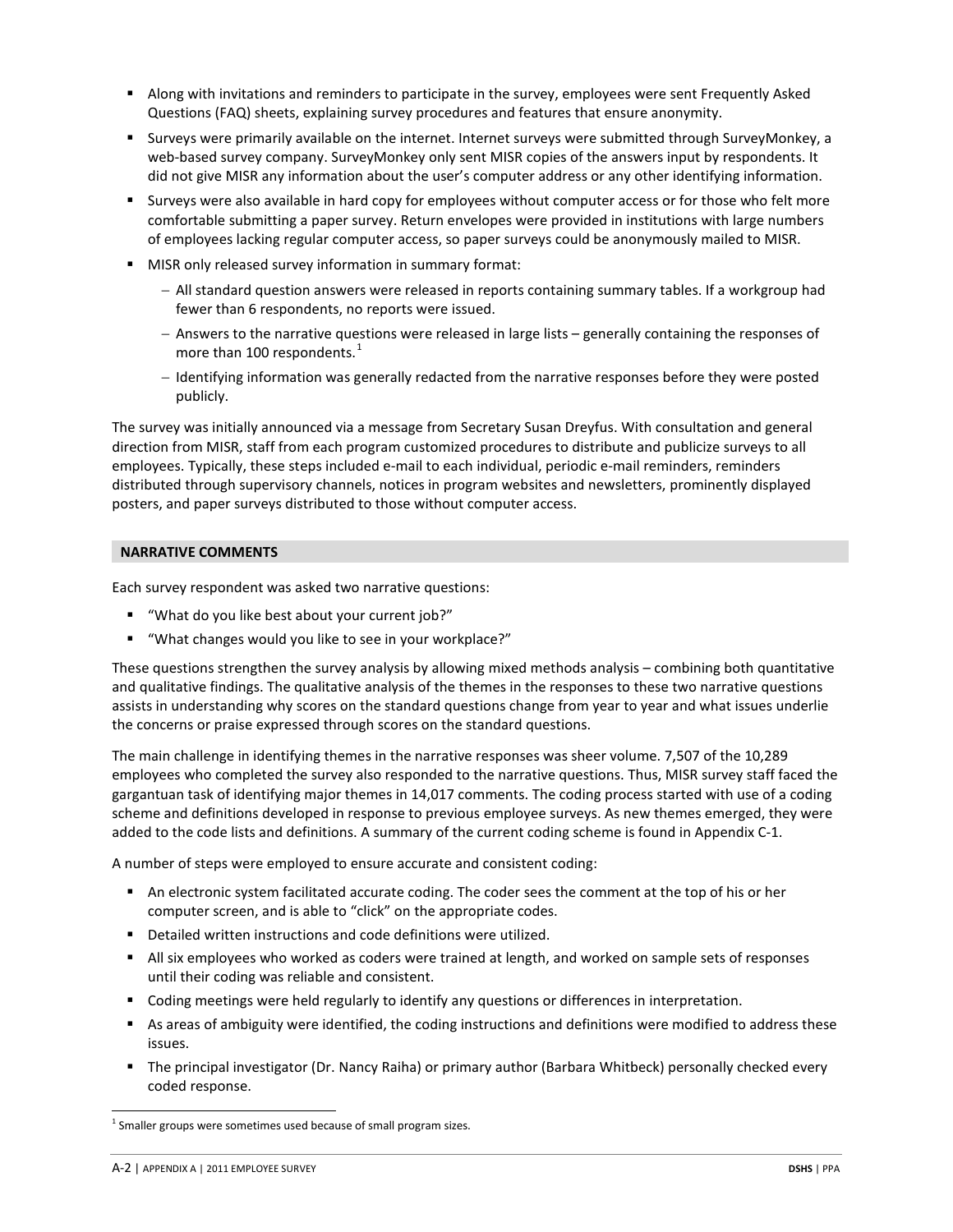In the course of writing the report, writers read through all comments assigned to each thematic code. Any departures from the standard coding schema were corrected.

#### **RESPONSE RATES**

10,289 employees completed the employee survey. Response rates for each program are included in the table below. In general, it was more difficult to obtain responses from large institutions with many shift workers and staff without internet access. It was somewhat easier to get high response rates from smaller divisions.

The 67% overall response rate was lower than the 75% achieved in 2009. The decline in response rate can be attributed both to the employee discouragement described in the survey report, and to less emphasis from upper management. Managers remained committed to the survey process, but were juggling multiple high priorities at the time of the survey – which coincided with special session and work on many high-profile budget issues. The total number of employees participating was lower than the 2009 survey due to both the declining response rate and a shrinking workforce. The DSHS response rate was significantly higher than the statewide employee survey response rate of 56%.

#### **WEIGHTING**

Data from all administrations and divisions were combined into a master file for analysis. In order to form an accurate picture of all DSHS employees, each program's responses were weighted so that the number of responses from that program reflects that program's share of total DSHS employees (FTEs or full time equivalents). For example, 5 percent of all DSHS employees work for the Juvenile Rehabilitation Administration (JRA). For DSHS-wide analyses, the 473 responses from JRA were weighted so that they comprised 5 percent of the total survey responses. The weighting scheme for all programs is shown in the table below.

| <b>Administration/Program</b>                 | Number of<br><b>Employees in</b><br>Program* | <b>Percent of All</b><br><b>DSHS</b><br><b>Employees in</b><br>Program | Number of<br><b>Completed</b><br><b>Surveys</b> | Weight | <b>Response</b><br>Rate |
|-----------------------------------------------|----------------------------------------------|------------------------------------------------------------------------|-------------------------------------------------|--------|-------------------------|
| AGING & DISABILITY SERVICES ADMINISTRATION    | 6,792                                        | 44%                                                                    | 3,927                                           |        | 58%                     |
| ADSA - All but RHCs                           | 2,122                                        | 14%                                                                    | 1,456                                           | 1.457  | 69%                     |
| ADSA - Hospitals                              | 2,538                                        | 17%                                                                    | 1,457                                           | 1.742  | 57%                     |
| $ADSA - RHCs$                                 | 2,132                                        | 14%                                                                    | 1,014                                           | 2.103  | 48%                     |
| <b>CHILDREN'S ADMINISTRATION</b>              | 2,369                                        | 15%                                                                    | 1,853                                           | 1.278  | 78%                     |
| <b>ECONOMIC SERVICES ADMINISTRATION</b>       | 3,977                                        | 26%                                                                    | 2,846                                           | 1.397  | 72%                     |
| <b>EXEC - CENTRAL</b>                         | 718                                          | 5%                                                                     | 688                                             | 1.044  | 96%                     |
| EXEC - DVR                                    | 287                                          | 2%                                                                     | 272                                             | 1.055  | 95%                     |
| <b>JUVENILE REHABILITATION ADMINISTRATION</b> | 799                                          | 5%                                                                     | 473                                             | 1.689  | 59%                     |
| <b>SPECIAL COMMITMENT CENTER</b>              | 415                                          | 3%                                                                     | 230                                             | 1.804  | 55%                     |
| <b>TOTAL</b>                                  | 15,357                                       | 100%                                                                   | 10,289                                          | N/A    | 67%                     |

#### **ANALYSIS**

Tables and charts in the main report and in the appendices show the results of survey analysis. Page 6 of the Executive Summary displays bar charts showing the percentage of employees responding favorably<sup>[2](#page-8-0)</sup> to each standard question. A more detailed table showing all responses to each standard question, as well as the average responses on a scale of 1-5, can be found in Appendix B, Table A. Appendix B also displays this data in bar graphs, showing both the questions that elicited the most positive responses (Chart C), and those that elicited the most negative answers (Chart D).

<span id="page-8-0"></span> $<sup>2</sup>$  An answer of "Always or Almost Always" or "Usually" is considered a positive response.</sup>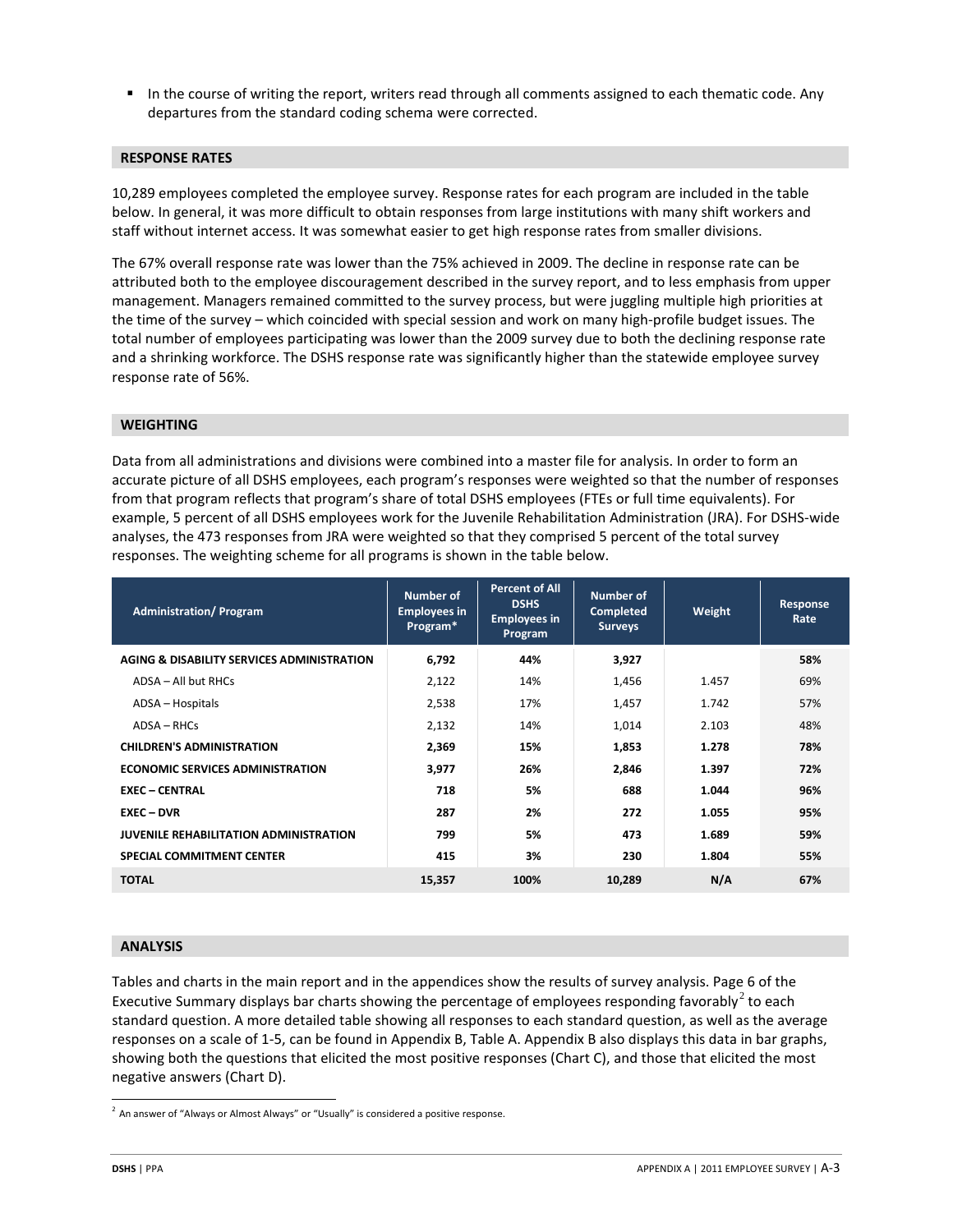A chart on page 7 of the Executive Summary, as well as more detailed charts and tables in Appendix B (Chart G through Table J) show analyses of the themes in the responses to narrative questions. Definitions for each of the comment themes are also provided in Appendix C-1.

Chart F in Appendix B compares the results from this 2011 employee survey to the results of the 2006, 2007, and 2009 employee surveys. Because the 2002-2004 survey had different questions, trend charts show four years of data.

Appendix C-2 compares the responses of staff who work in DSHS institutions to the responses of all other staff.

In an attempt to compare DSHS results to other state agencies, Chart E in Appendix B compares the DSHS survey results to survey results for employees from all state agencies, compiled by the Office of the State Human Resources Director in the Office of Financial Management. This comparison is the best possible with available data, but is complicated by the fact that the data from all state agencies is considerably less representative than the DSHS-wide data. The average response rates from other agencies are considerably lower than the DSHS rate, making the representativeness more questionable. This problem is exacerbated by the fact that the all-agency data is not weighted, so that responses from agencies with high response rates comprise a higher proportion of the survey data than their proportion of all state employees.

#### **FURTHER QUESTIONS**

Any questions about survey methodology or analysis can be directed to Dr. Nancy Raiha at 360-902-7667 or Nancy.Raiha@dshs.wa.gov.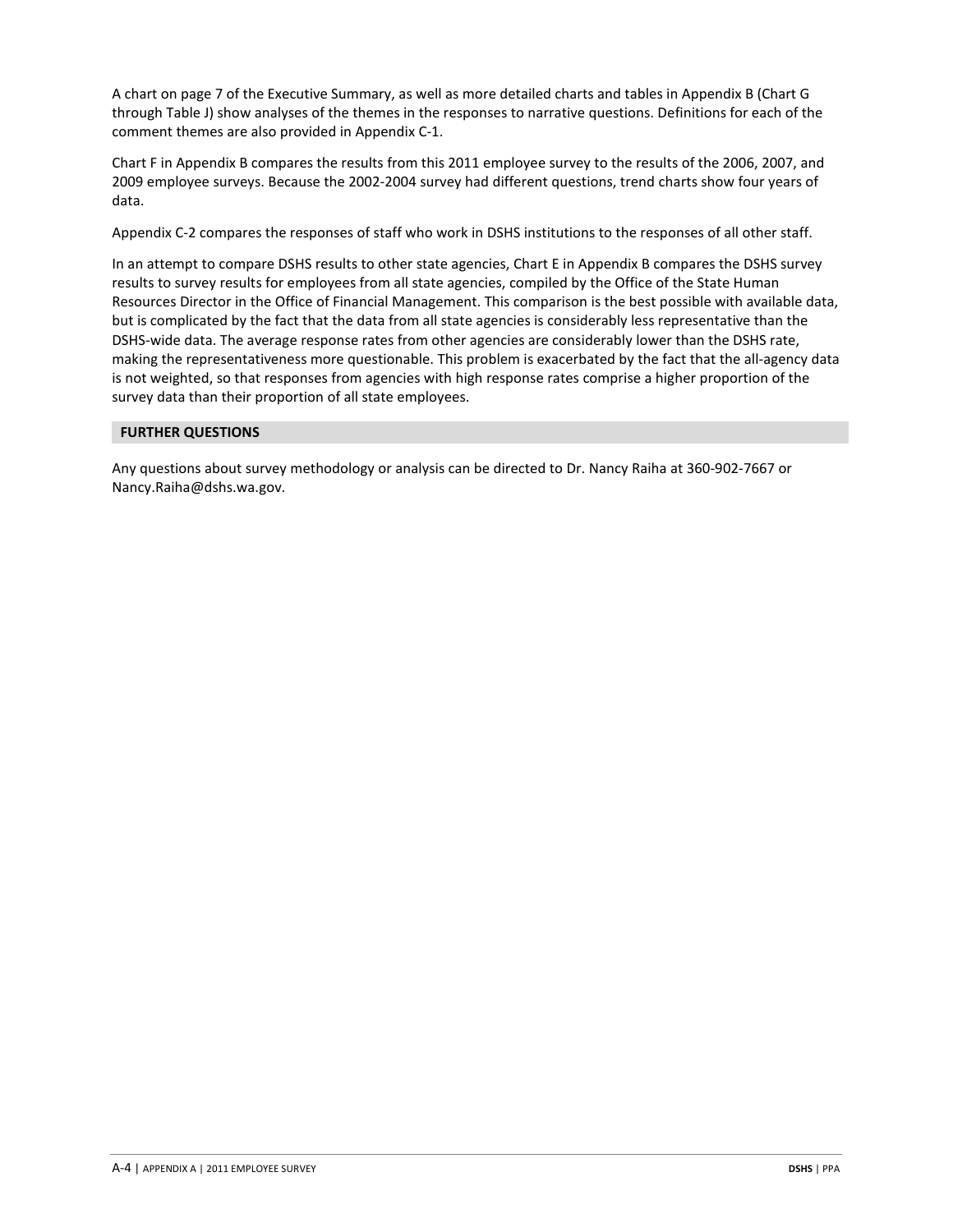

# **2011 DSHS Employee Survey APPENDIX B**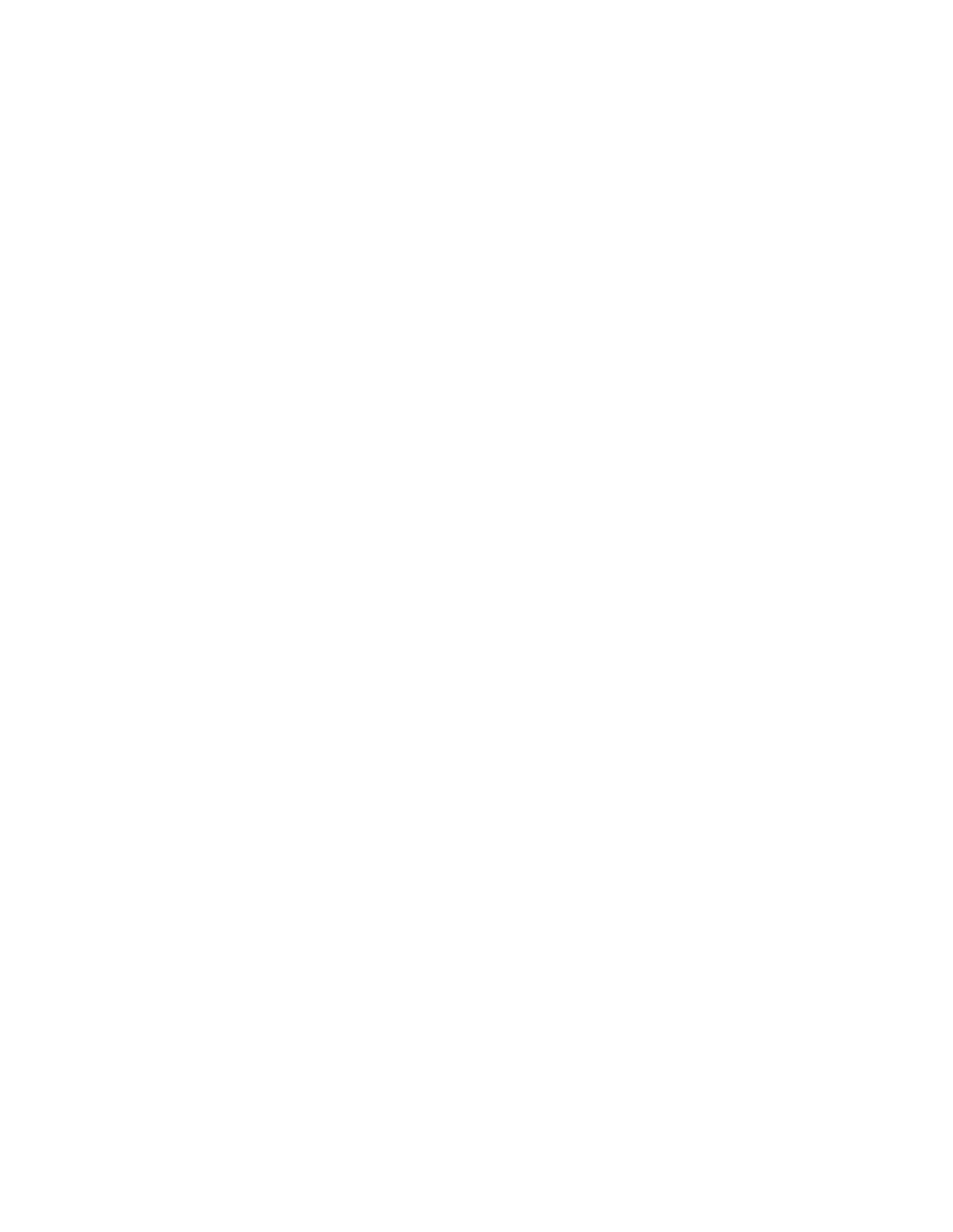

**2011 DSHS Employee Survey**

Survey Administered by Management Information and Survey Research, PPA

# Department of Social and Health Services Unweighted Analysis

A. Statistical Report

for

- B. Percent Responding "Always" or "Usually"
- C. Questions Ordered by Highest to Lowest Percent Responding "Always" or "Usually"
- D. Questions Ordered by Highest to Lowest Percent Responding "Never" or "Seldom"
- E. Comparison to All State Employees
- F. Comparison to Previous Employee Surveys
- G. Major Comment Themes Number of Respondents Who Made Comments
- H. Major Comment Themes Percent of Respondents Who Made Comments
- J. Narrative Comments Report



PPA Planning, Performance & Accountability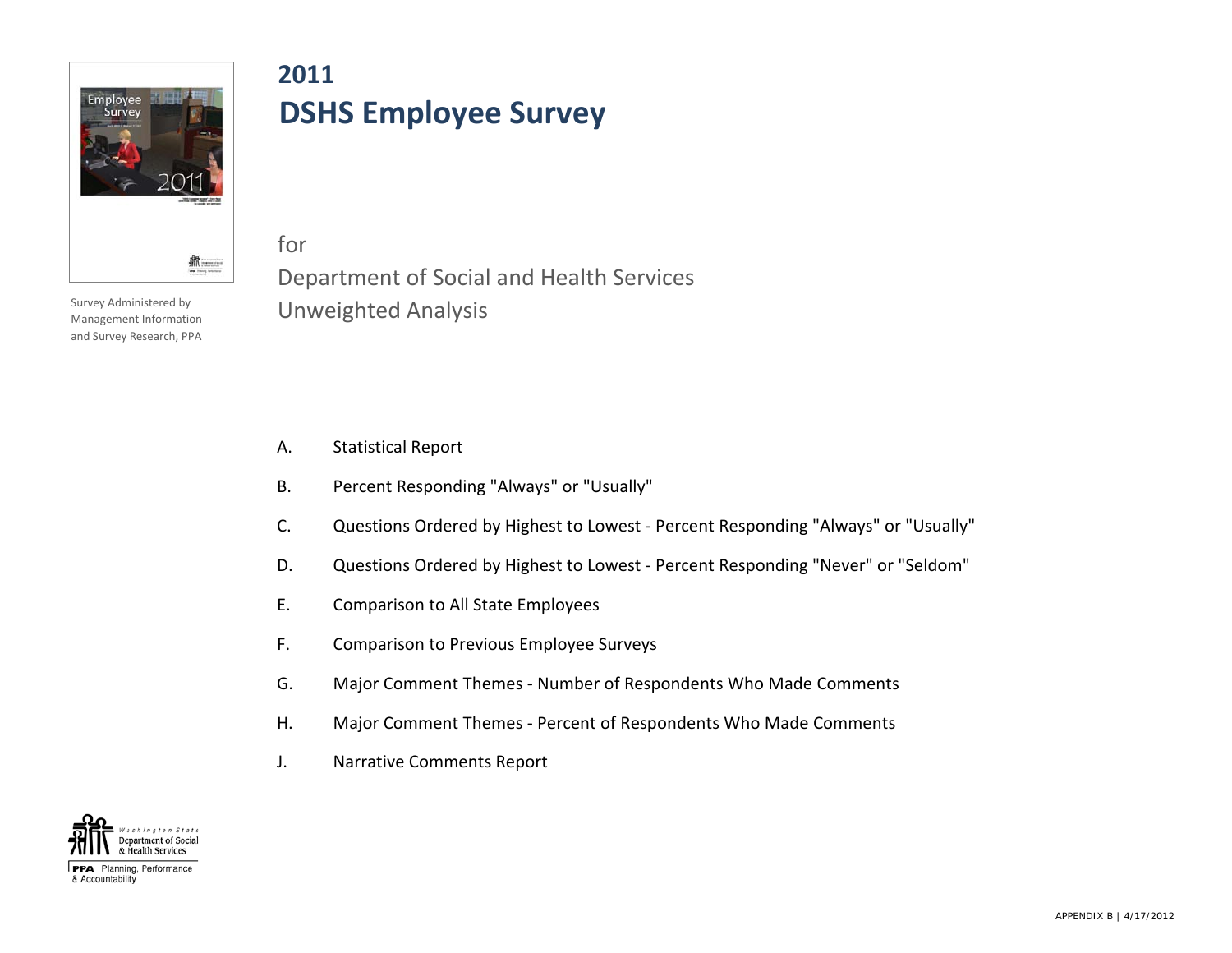#### **Statistical Report**

DSHS Employee Survey - Oct-Nov 2011

All DSHS Staff - Weighted

|                |                                                                                            | <b>Percent of Responses</b> |         |              |        |                                 |                      |                                           |
|----------------|--------------------------------------------------------------------------------------------|-----------------------------|---------|--------------|--------|---------------------------------|----------------------|-------------------------------------------|
|                | <b>QUESTION</b>                                                                            |                             | Usually | Occasionally | Seldom | <b>Almost Never</b><br>or Never | Average <sup>1</sup> | Percent Always<br>or Usually <sup>2</sup> |
|                |                                                                                            |                             |         |              |        |                                 |                      |                                           |
| $\vert$ 1      | I have the opportunity to give input on decisions affecting my work.                       | 17%                         | 30%     | 25%          | 17%    | 11%                             | 3.24                 | 47%                                       |
| $\overline{2}$ | I receive the information I need to do my job effectively.                                 | 19%                         | 48%     | 22%          | 9%     | 3%                              | 3.69                 | 66%                                       |
| 3              | I know how my work contributes to the goals of my agency.                                  | 41%                         | 38%     | 11%          | 6%     | 4%                              | 4.07                 | 79%                                       |
| $\overline{4}$ | I know what is expected of me at work.                                                     | 48%                         | 39%     | 8%           | 3%     | 2%                              | 4.28                 | 87%                                       |
| 5              | I have opportunities at work to learn and grow.                                            | 21%                         | 27%     | 24%          | 16%    | 12%                             | 3.29                 | 48%                                       |
| 6              | I have the tools and resources I need to do my job effectively.                            | 19%                         | 43%     | 22%          | 10%    | 6%                              | 3.59                 | 62%                                       |
| 7              | My supervisor treats me with dignity and respect.                                          | 59%                         | 24%     | 9%           | 4%     | 4%                              | 4.29                 | 83%                                       |
| 8              | My supervisor gives me ongoing feedback that helps me improve my performance.              | 36%                         | 28%     | 18%          | 10%    | 7%                              | 3.76                 | 64%                                       |
| 9              | I receive recognition for a job well done.                                                 | 24%                         | 25%     | 23%          | 16%    | 13%                             | 3.30                 | 48%                                       |
| 10             | My performance evaluation provides me with meaningful information about my<br>performance. | 23%                         | 29%     | 19%          | 14%    | 14%                             | 3.35                 | 53%                                       |
| 11             | My supervisor holds me and my co-workers accountable for performance.                      | 43%                         | 32%     | 13%          | 7%     | 5%                              | 3.99                 | 75%                                       |
| 12             | I know how my agency measures its success.                                                 | 21%                         | 31%     | 22%          | 14%    | 12%                             | 3.35                 | 52%                                       |
| 13             | My agency consistently demonstrates support for a diverse workforce.                       | 29%                         | 34%     | 20%          | 10%    | 7%                              | 3.69                 | 64%                                       |
| 14             | I receive clear information about changes being made within the agency.                    | 11%                         | 27%     | 28%          | 20%    | 14%                             | 3.01                 | 38%                                       |
| 15             | I am encouraged to come up with better ways of doing things.                               | 18%                         | 26%     | 23%          | 17%    | 16%                             | 3.13                 | 44%                                       |
| 16             | In general, I'm satisfied with my job.                                                     | 23%                         | 38%     | 21%          | 11%    | 7%                              | 3.58                 | 61%                                       |
| 17             | A spirit of cooperation and teamwork exists in my workgroup.                               | 29%                         | 34%     | 17%          | 11%    | 8%                              | 3.66                 | 64%                                       |
| 18             | In my workgroup we use customer feedback to improve our work processes.                    | 14%                         | 25%     | 24%          | 19%    | 18%                             | 2.99                 | 39%                                       |
| 19             | My agency uses my time and talents well.                                                   | 17%                         | 34%     | 22%          | 14%    | 12%                             | 3.30                 | 52%                                       |
| 20             | In my workgroup, people are treated fairly, without discrimination.                        | 38%                         | 31%     | 14%          | 9%     | 9%                              | 3.80                 | 68%                                       |
| 21             | Overall, my agency supports me in living a healthier life.                                 | 18%                         | 27%     | 22%          | 16%    | 16%                             | 3.16                 | 46%                                       |

<sup>1</sup>Average where "Almost Always or Always"=5, and "Almost Never or Never"=1. Does not include missing data.

<sup>2</sup> Percent answering "Almost Always or Always" or "Usually." Does not include missing data.

<sup>3</sup>Weighted numbers reflect the number who would have answered if all DSHS employees completed the survey.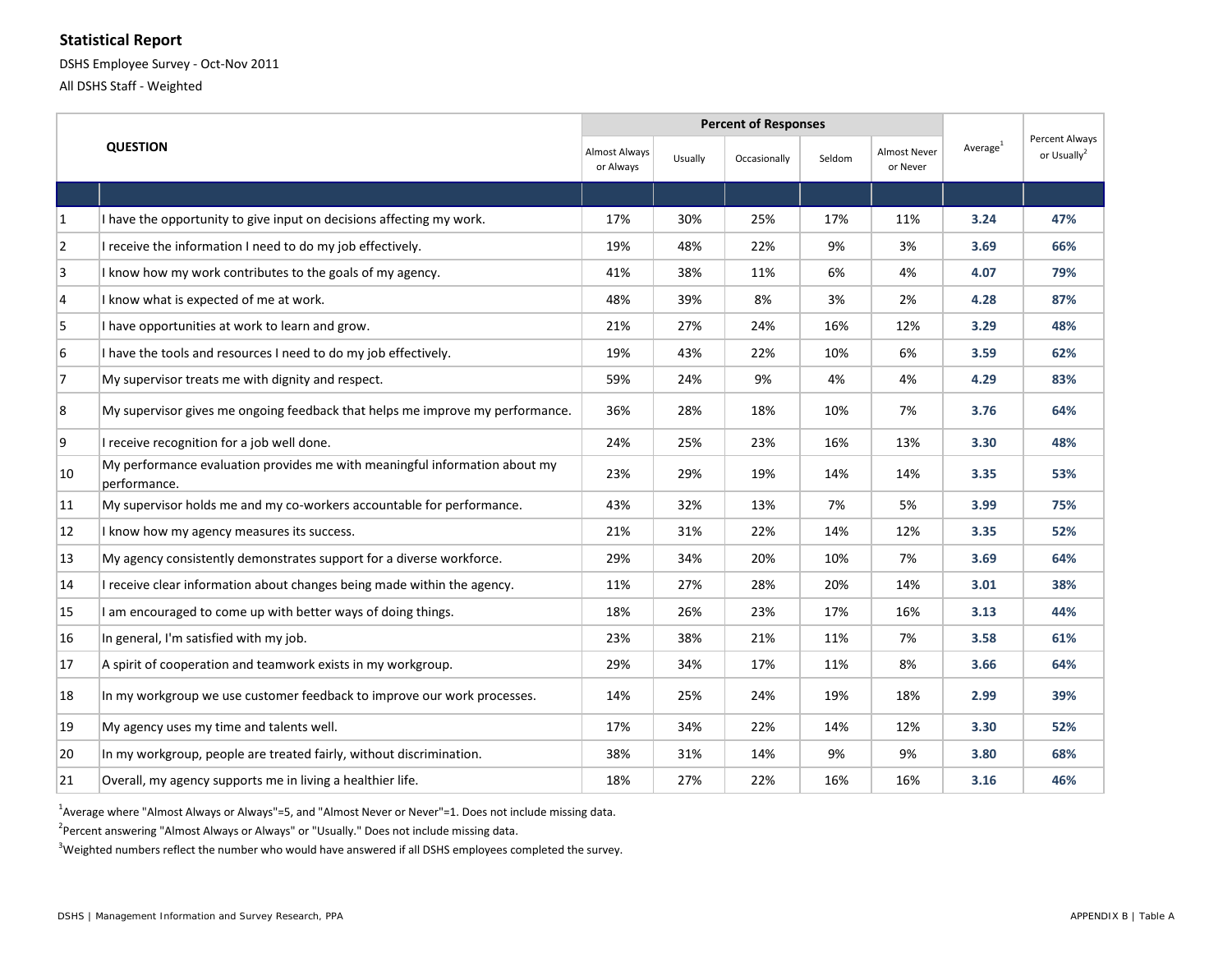#### **Percent Responding "Always" or "Usually"**

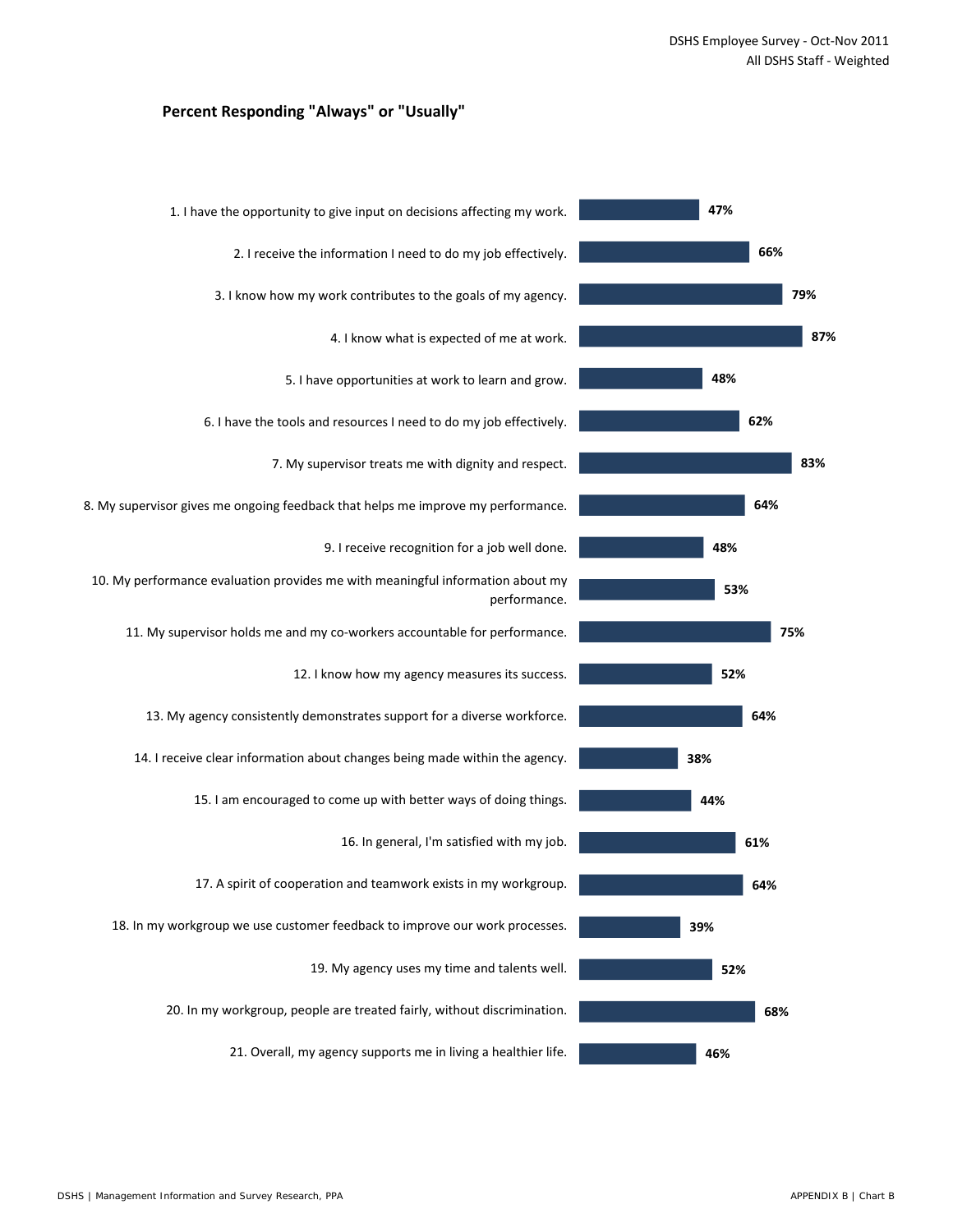## **Questions Ordered by Highest to Lowest Percent Responding "Always" or "Usually"**

| 4. I know what is expected of me at work.                                                      | 87% |
|------------------------------------------------------------------------------------------------|-----|
| 7. My supervisor treats me with dignity and respect.                                           | 83% |
| 3. I know how my work contributes to the goals of my agency.                                   | 79% |
| 11. My supervisor holds me and my co-workers accountable for performance.                      | 75% |
| 20. In my workgroup, people are treated fairly, without discrimination.                        | 68% |
| 2. I receive the information I need to do my job effectively.                                  | 66% |
| 8. My supervisor gives me ongoing feedback that helps me improve my performance.               | 64% |
| 17. A spirit of cooperation and teamwork exists in my workgroup.                               | 64% |
| 13. My agency consistently demonstrates support for a diverse workforce.                       | 64% |
| 6. I have the tools and resources I need to do my job effectively.                             | 62% |
| 16. In general, I'm satisfied with my job.                                                     | 61% |
| 10. My performance evaluation provides me with meaningful information about my<br>performance. | 53% |
| 19. My agency uses my time and talents well.                                                   | 52% |
| 12. I know how my agency measures its success.                                                 | 52% |
| 9. I receive recognition for a job well done.                                                  | 48% |
| 5. I have opportunities at work to learn and grow.                                             | 48% |
| 1. I have the opportunity to give input on decisions affecting my work.                        | 47% |
| 21. Overall, my agency supports me in living a healthier life.                                 | 46% |
| 15. I am encouraged to come up with better ways of doing things.                               | 44% |
| 18. In my workgroup we use customer feedback to improve our work processes.                    | 39% |
| 14. I receive clear information about changes being made within the agency.                    | 38% |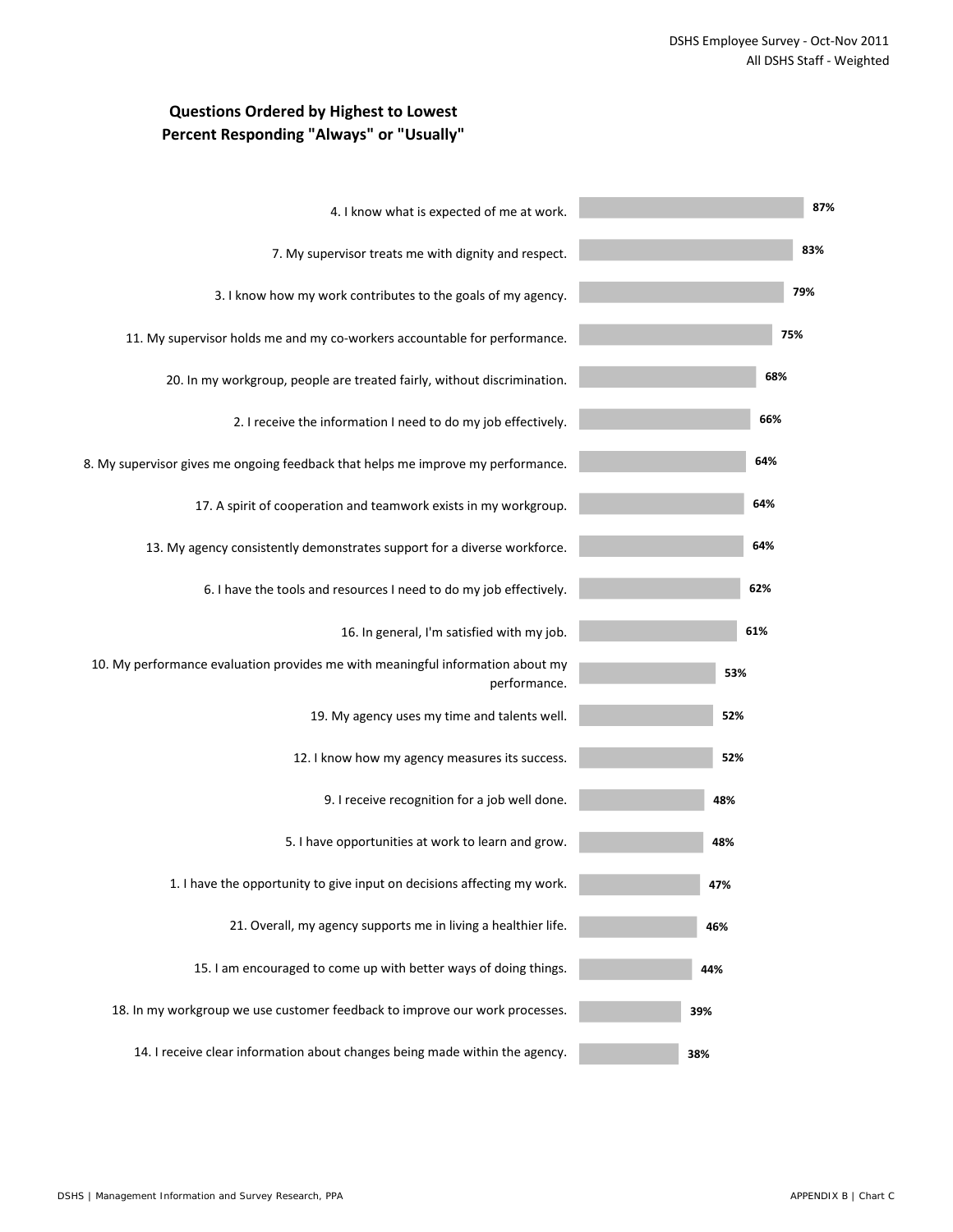## **Questions Ordered by Highest to Lowest Percent Responding "Never" or "Seldom"**

| 37% | 18. In my workgroup we use customer feedback to improve our work processes.                    |
|-----|------------------------------------------------------------------------------------------------|
| 34% | 14. I receive clear information about changes being made within the agency.                    |
| 33% | 15. I am encouraged to come up with better ways of doing things.                               |
| 32% | 21. Overall, my agency supports me in living a healthier life.                                 |
| 29% | 9. I receive recognition for a job well done.                                                  |
| 28% | 1. I have the opportunity to give input on decisions affecting my work.                        |
| 28% | 10. My performance evaluation provides me with meaningful information about my<br>performance. |
| 28% | 5. I have opportunities at work to learn and grow.                                             |
| 27% | 19. My agency uses my time and talents well.                                                   |
| 26% | 12. I know how my agency measures its success.                                                 |
| 19% | 17. A spirit of cooperation and teamwork exists in my workgroup.                               |
| 18% | 16. In general, I'm satisfied with my job.                                                     |
| 17% | 8. My supervisor gives me ongoing feedback that helps me improve my performance.               |
| 17% | 20. In my workgroup, people are treated fairly, without discrimination.                        |
| 17% | 13. My agency consistently demonstrates support for a diverse workforce.                       |
| 16% | 6. I have the tools and resources I need to do my job effectively.                             |
| 13% | 11. My supervisor holds me and my co-workers accountable for performance.                      |
| 12% | 2. I receive the information I need to do my job effectively.                                  |
| 9%  | 3. I know how my work contributes to the goals of my agency.                                   |
| 9%  | 7. My supervisor treats me with dignity and respect.                                           |
| 5%  | 4. I know what is expected of me at work.                                                      |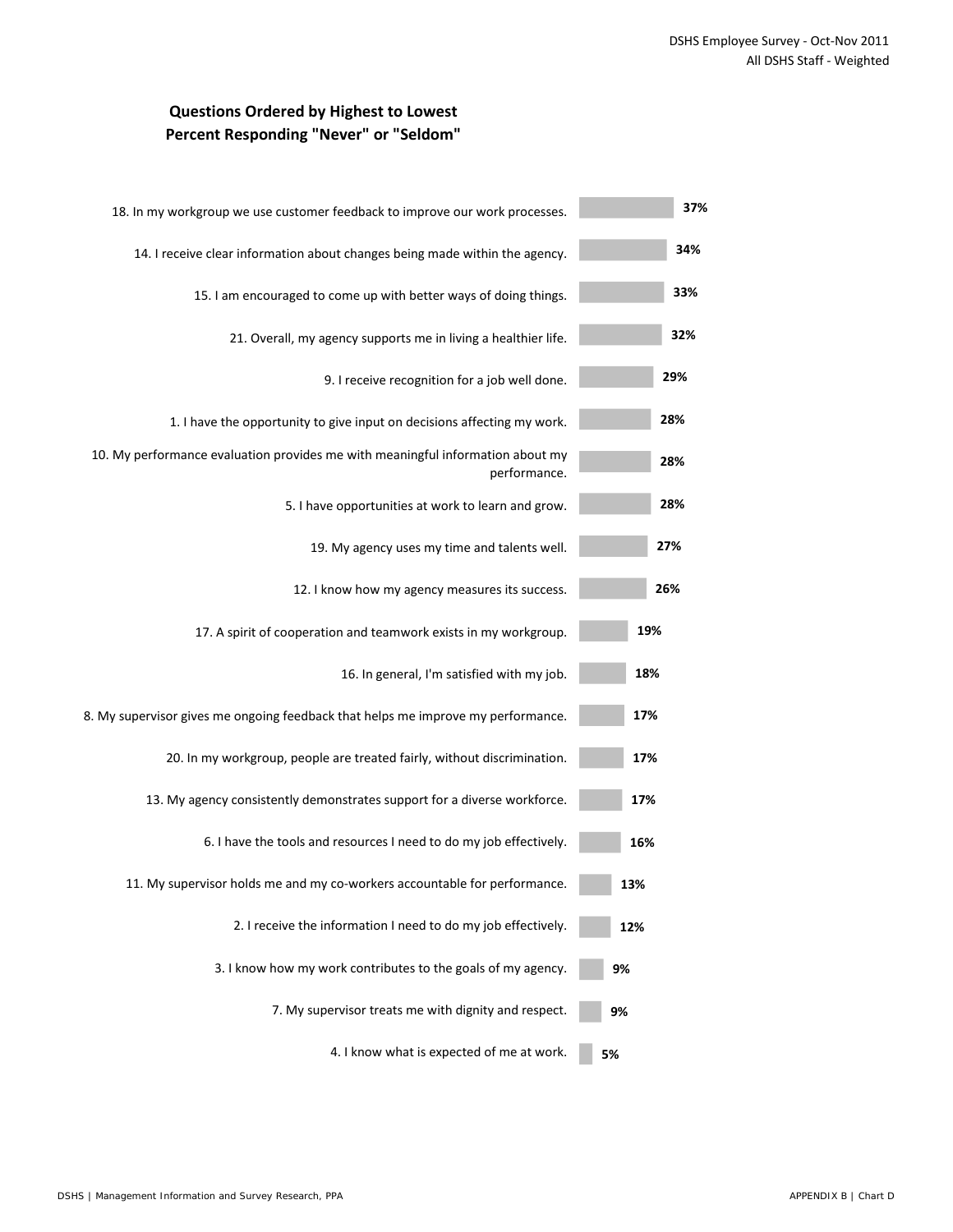#### DSHS Employee Survey - Oct-Nov 2011 All DSHS Staff - Weighted

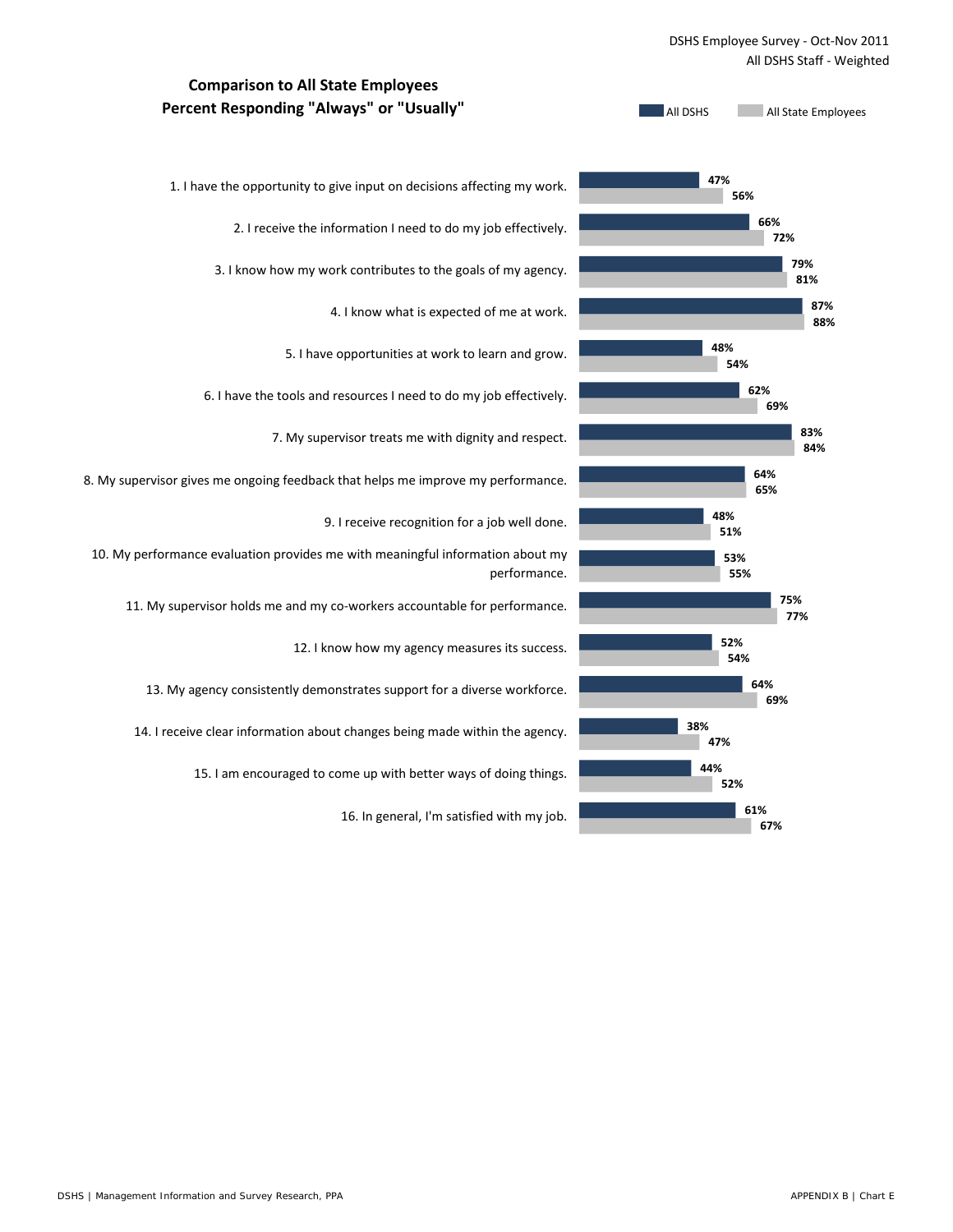

NOTES Weighted data. For comparison purposes, previous workgroups are matched and grouped with current workgroups so the history is consistent. For example, since ADSA was restructured in 2011 to include state hospitals, 2006, 2007, and 2009 data for ADSA includes CSTC, ESH, and WSH. "N/A" means the question was not asked during the survey year.

\* Change between 2009 and 2011 is statistically significant at the .01 level.

\*\* Change between 2006 and 2011 is statistically significant at the .01 level.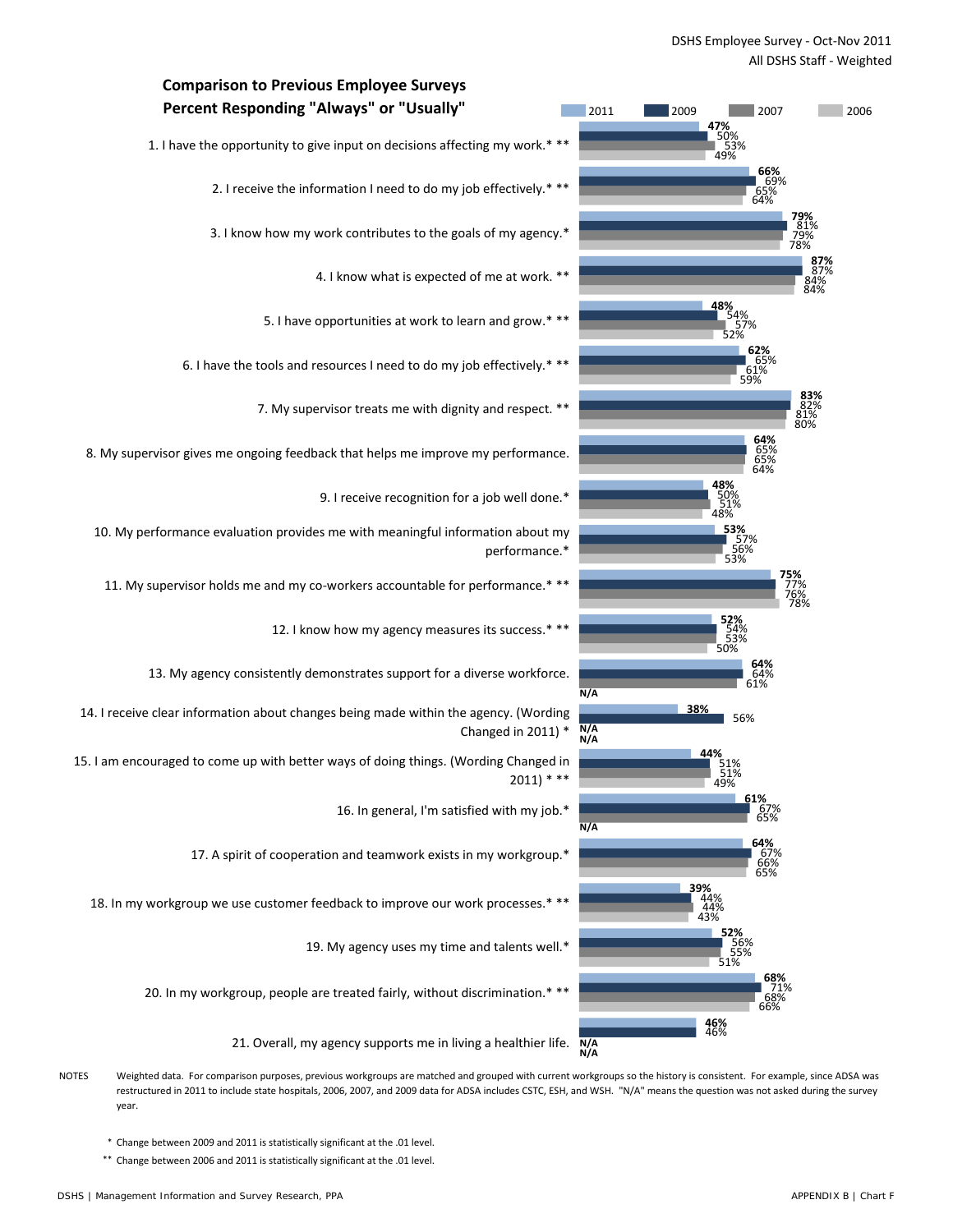#### **Major Comment Themes - Number of Respondents Who Made Comments**



NOTE: Grey areas in center of bars represent neutral comments. Percentages for "Needs Work" category are shown as negative numbers to facilitate chart formatting.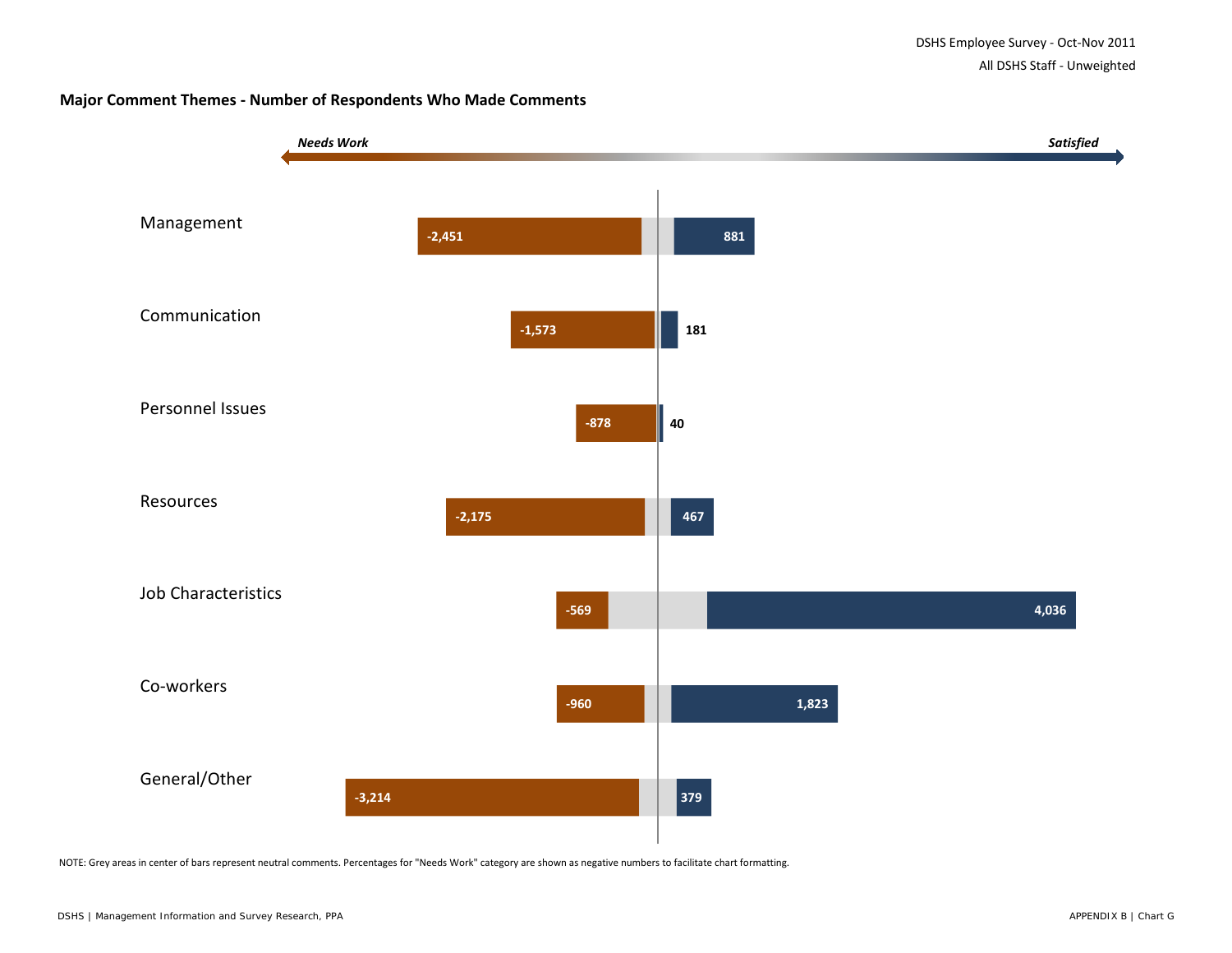#### **Major Comment Themes - Percentage of Respondents Who Made Comments**



NOTES: Percentages show respondents who commented on this theme as a percentage of the total number of respondents who made narrative comments. Percentages for "Needs Work" category are shown as negative numbers to facilitate chart formatting. See Report J for more detail.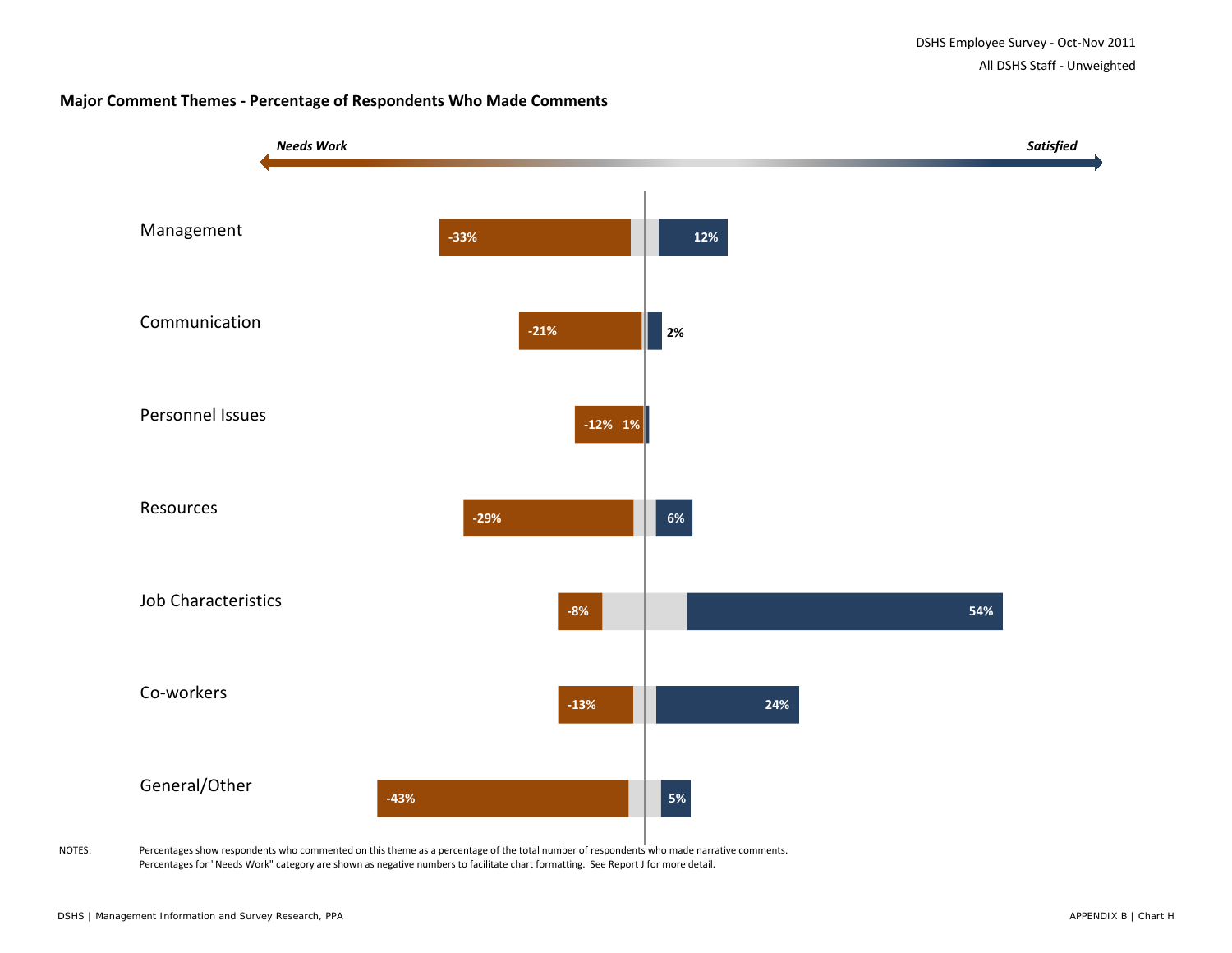#### **Narrative Comments Report**

DSHS Employee Survey - Oct-Nov 2011 All DSHS Staff - Unweighted

7,507 of 10,289 Respondents Made Comments

|                                         |           | Total   |             | Satisfied        |          | Needs Work       |          | Mixed or Neutral |          |
|-----------------------------------------|-----------|---------|-------------|------------------|----------|------------------|----------|------------------|----------|
| MAJOR THEMES AND SUBTHEMES <sup>1</sup> |           | $\mu^2$ | % of $All3$ | $\overline{H}^2$ | $% ^{4}$ | $\overline{H}^2$ | $% ^{4}$ | $\sharp^2$       | $% ^{4}$ |
| <b>Management</b>                       |           | 3,689   | 49.1%       | 881              | 23.9%    | 2,451            | 66.4%    | 357              | 9.7%     |
| Courtesy & Respect                      | МC        | 468     | 6.2%        | 98               | 20.9%    | 360              | 76.9%    | 10               | 2.1%     |
| Support/Mentoring/Availability          | MS        | 1,317   | 17.5%       | 461              | 35.0%    | 764              | 58.0%    | 92               | 7.0%     |
| Recognition/Awards                      | ΜR        | 661     | 8.8%        | 124              | 18.8%    | 500              | 75.6%    | 37               | 5.6%     |
| Fairness/Discrimination                 | MF        | 700     | 9.3%        | 34               | 4.9%     | 658              | 94.0%    | 8                | 1.1%     |
| Other Management Issues                 | MO        | 2,455   | 32.7%       | 651              | 26.5%    | 1,542            | 62.8%    | 262              | 10.7%    |
| Communication                           |           | 1,829   | 24.4%       | 181              | 9.9%     | 1,573            | 86.0%    | 75               | 4.1%     |
| Managers Provide Information            | <b>CI</b> | 800     | 10.7%       | 47               | 5.9%     | 728              | 91.0%    | 25               | 3.1%     |
| Management Listens/Includes             | <b>CL</b> | 810     | 10.8%       | 104              | 12.8%    | 679              | 83.8%    | 27               | 3.3%     |
| <b>Clear Guidelines</b>                 | CG        | 257     | 3.4%        | 45               | 17.5%    | 205              | 79.8%    | 7                | 2.7%     |
| <b>Other/General Communication</b>      | CO        | 382     | 5.1%        | 39               | 10.2%    | 326              | 85.3%    | 17               | 4.5%     |
| <b>Personnel Issues</b>                 |           | 953     | 12.7%       | 40               | 4.2%     | 878              | 92.1%    | 35               | 3.7%     |
| Promotion/RIFs, Security                | PP        | 716     | 9.5%        | 7                | 1.0%     | 701              | 97.9%    | 8                | 1.1%     |
| Diversity/Discrimination                | PD        | 266     | 3.5%        | 30               | 11.3%    | 228              | 85.7%    | 8                | 3.0%     |
| <b>Resources</b>                        |           | 2,929   | 39.0%       | 467              | 15.9%    | 2,175            | 74.3%    | 287              | 9.8%     |
| Facilities, Parking, Environment        | <b>RF</b> | 383     | 5.1%        | 150              | 39.2%    | 219              | 57.2%    | 14               | 3.7%     |
| Pay/Benefits for Employee               | <b>RP</b> | 922     | 12.3%       | 419              | 45.4%    | 412              | 44.7%    | 91               | 9.9%     |
| <b>Resources for Clients</b>            | <b>RC</b> | 248     | 3.3%        | 16               | 6.5%     | 221              | 89.1%    | 11               | 4.4%     |
| <b>Staffing</b>                         | <b>RS</b> | 976     | 13.0%       | 5                | 0.5%     | 952              | 97.5%    | 19               | 1.9%     |
| Training                                | RT        | 626     | 8.3%        | 44               | 7.0%     | 556              | 88.8%    | 26               | 4.2%     |
| Resources for Wellness/Health           | <b>RW</b> | 126     | 1.7%        | 5                | 4.0%     | 119              | 94.4%    | $\overline{2}$   | 1.6%     |
| <b>Other Resources</b>                  | <b>RO</b> | 474     | 6.3%        | 33               | 7.0%     | 428              | 90.3%    | 13               | 2.7%     |
| <b>Job Characteristics</b>              |           | 5,690   | 75.8%       | 4,036            | 70.9%    | 569              | 10.0%    | 1,085            | 19.1%    |
| Helping/Working with Clients            | JH        | 2,830   | 37.7%       | 2,807            | 99.2%    | 4                | 0.1%     | 19               | 0.7%     |
| Working w/ Community Agencies           | JC        | 171     | 2.3%        | 169              | 98.8%    | 0                | 0.0%     | $\overline{2}$   | 1.2%     |
| Workload                                | JW        | 846     | 11.3%       | 12               | 1.4%     | 818              | 96.7%    | 16               | 1.9%     |
| Flex Schedule/Telecommuting             | JS        | 743     | 9.9%        | 346              | 46.6%    | 354              | 47.6%    | 43               | 5.8%     |
| Autonomy and Growth Opportunity         | JA        | 1,006   | 13.4%       | 712              | 70.8%    | 259              | 25.7%    | 35               | 3.5%     |
| Other Aspects of Job                    | JO        | 3,203   | 42.7%       | 2,710            | 84.6%    | 263              | 8.2%     | 230              | 7.2%     |
| <b>Co-workers</b>                       |           | 3,079   | 41.0%       | 1,823            | 59.2%    | 960              | 31.2%    | 296              | 9.6%     |
| Competence, Skills                      | WC        | 1,061   | 14.1%       | 242              | 22.8%    | 738              | 69.6%    | 81               | 7.6%     |
| Teamwork, Support                       | WT        | 1,425   | 19.0%       | 877              | 61.5%    | 465              | 32.6%    | 83               | 5.8%     |
| Other Co-Worker Issues                  | WO        | 1,458   | 19.4%       | 1,300            | 89.2%    | 94               | 6.4%     | 64               | 4.4%     |
| General/Other                           |           | 4,008   | 53.4%       | 379              | 9.5%     | 3,214            | 80.2%    | 415              | 10.4%    |
| <b>Work Process/Policies</b>            | GP        | 2,817   | 37.5%       | 134              | 4.8%     | 2,512            | 89.2%    | 171              | 6.1%     |
| Morale/Overall Satisfaction             | GS        | 1,010   | 13.5%       | 141              | 14.0%    | 829              | 82.1%    | 40               | 4.0%     |
| <b>Staff Safety</b>                     | GF        | 269     | 3.6%        | 19               | 7.1%     | 239              | 88.8%    | 11               | 4.1%     |
| None/Nothing                            | GN        | 406     | 5.4%        | 166              | 40.9%    | 209              | 51.5%    | 31               | 7.6%     |
| Comments About This Survey              | GC        | 137     | 1.8%        | 9                | 6.6%     | 83               | 60.6%    | 45               | 32.8%    |
| Other                                   | GO        | 634     | 8.4%        | 27               | 4.3%     | 171              | 27.0%    | 436              | 68.8%    |

<sup>1</sup>Major themes (in blue rows) are rollups of the subthemes listed below. They are unduplicated - not the total of the numbers below. I.e, a person who made "Satisfied" comments in both "Staffing" and "Training" is counted only once in the "Resources" row. A person who has a "Satisfied" comment in the "Staffing" row and "Needs Work" in the "Training" row would be counted as a "Mixed" comment in the "Resources" row.

<sup>2</sup>All # columns show how many persons made any mention of this theme. Multiple comments on the same theme by a single person are only counted once in that theme row. A person with both "Satisfied" and "Needs Work" comments on the same theme is counted in the "Mixed" column.

<sup>3</sup>Respondents who commented on this theme as a percentage of the total number of respondents who made narrative comments.

4 Percentage of comments in this theme that were "Satisfied," "Needs Work," or "Mixed or Neutral," respectively.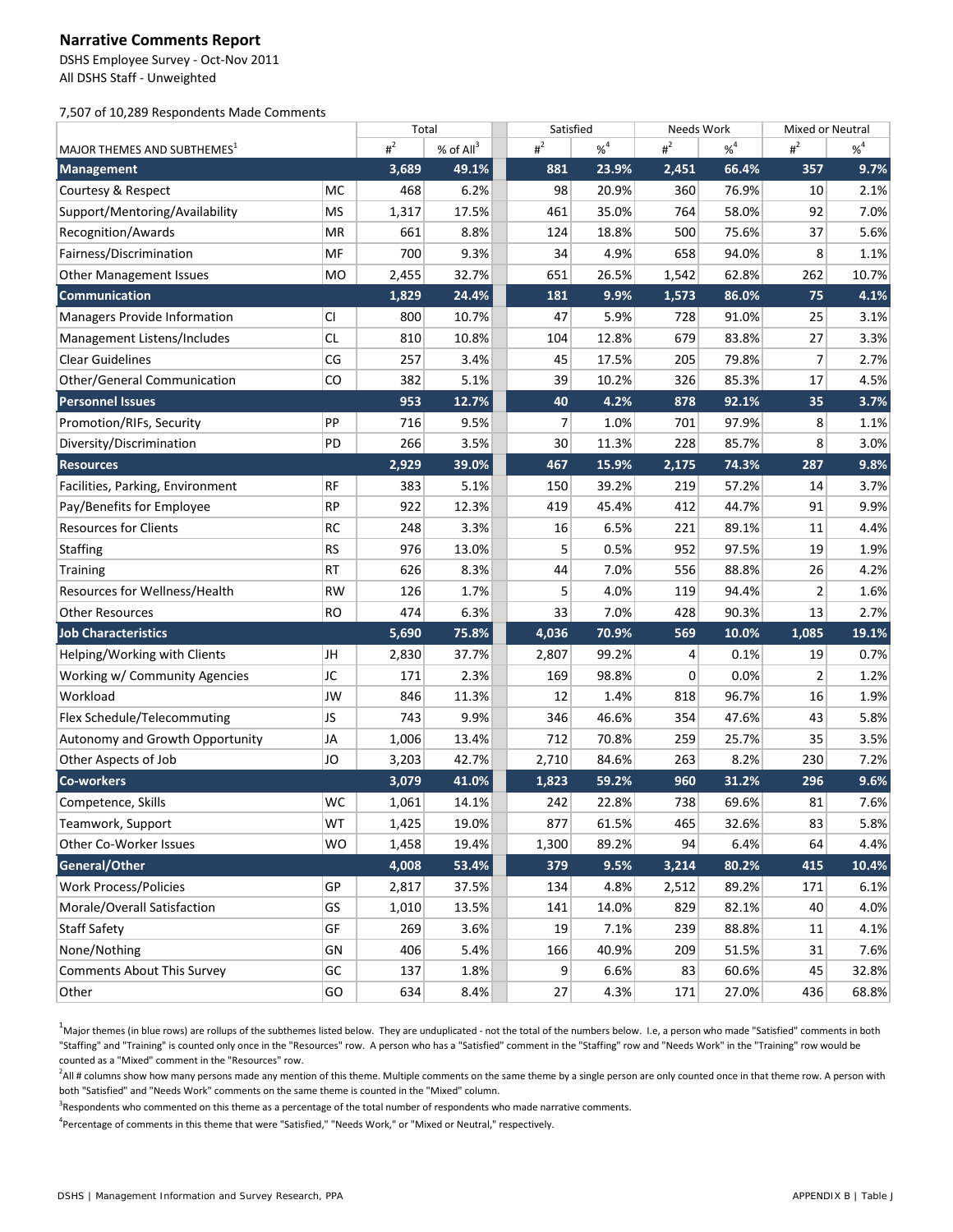

# **2011 DSHS Employee Survey**

# **APPENDIX C**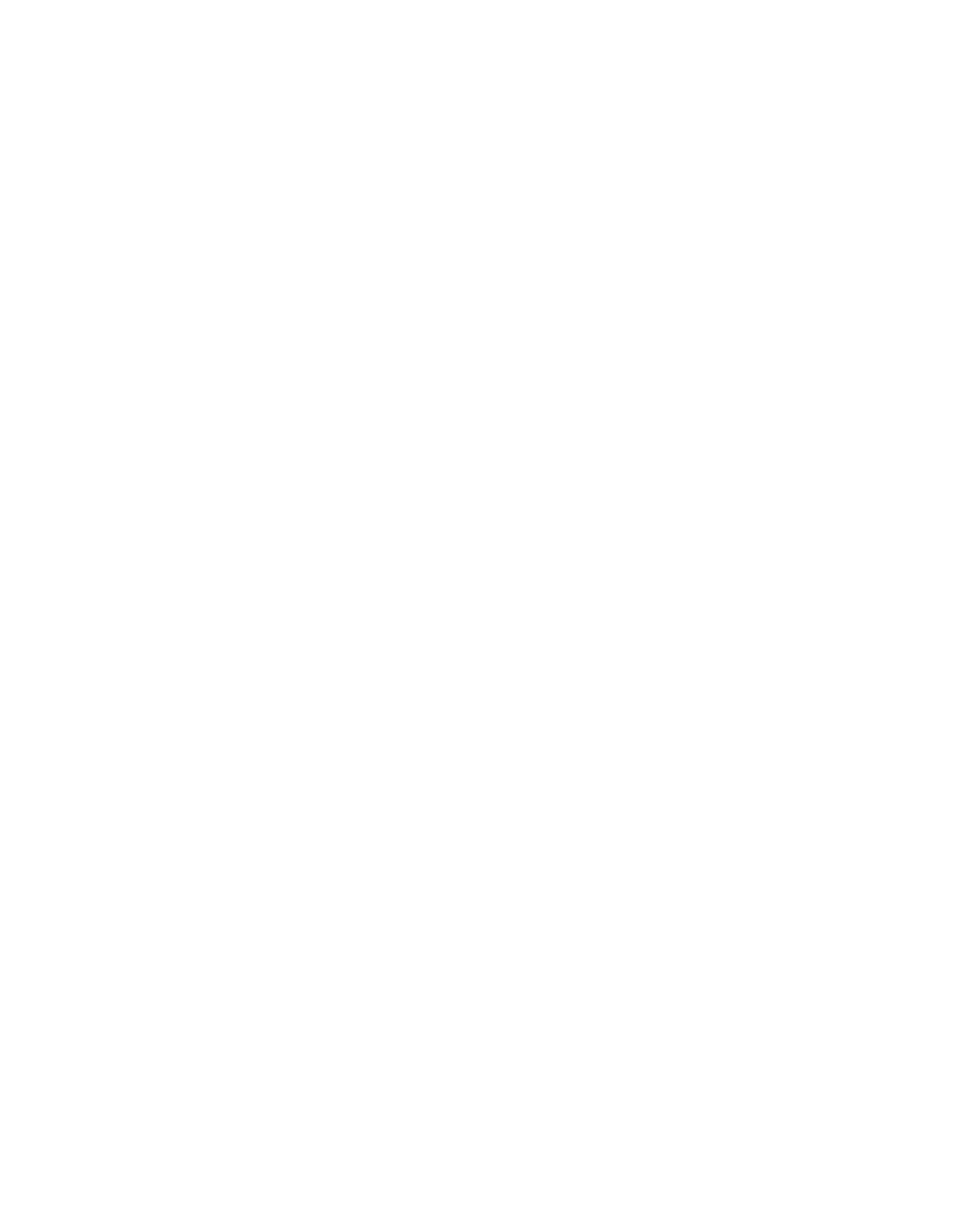## **COMMENT THEMES** | **Categories for Coding Narrative Comments**

| Code              | <b>Definition</b>                                                                                                                                                                                                                                                                |
|-------------------|----------------------------------------------------------------------------------------------------------------------------------------------------------------------------------------------------------------------------------------------------------------------------------|
|                   | <b>Management/Supervisors</b>                                                                                                                                                                                                                                                    |
| МC                | <b>Courtesy</b> and respect.                                                                                                                                                                                                                                                     |
| ΜS                | <b>Support</b> ; mentoring; oversight; planning; problem-solving; availability; caring; staff evaluations.                                                                                                                                                                       |
| ΜR                | Recognize/reward good work; encouragement; praise; value staff; employee awards.                                                                                                                                                                                                 |
| МF                | Fairness; fair treatment; inequitable work distribution, retaliation. (Note - discrimination/fairness in personnel practice hiring,<br>advancement; RIFs are under PP; and diversity issues under PD).                                                                           |
| МO                | Other/general management. Personal characteristics; behavior; trustworthiness; competence; skills; knowledge; understand field;<br>know what's going on in the field; specific stories about managers or supervisors; should replace them; how decisions get made.               |
|                   | Communication                                                                                                                                                                                                                                                                    |
| <b>CI</b>         | Providing information; informing about changes; holding meetings (by management/supervisor or leadership).                                                                                                                                                                       |
| CL.               | Listening; including in decisions; encouraging feedback; acting on feedback; open-door policy (by management, supervisor, or<br>leadership).                                                                                                                                     |
| СG                | Need or get clear guidelines re: roles and expectations, priorities, mission, vision.                                                                                                                                                                                            |
| CO                | <b>Other/general communication – includes communication between sections and offices; staff meetings.</b>                                                                                                                                                                        |
|                   | <b>Personnel Issues</b>                                                                                                                                                                                                                                                          |
| PP                | <b>Promotions/advancement; hiring</b> processes; RIFs; firing/removal.                                                                                                                                                                                                           |
| PD                | Client/staff discrimination based on race, family, sexual orientation, gender, age, religion, disability. Sexual harassment, cultural<br>competence issues, nepotism, and other diversity issues.                                                                                |
| <b>Resources</b>  |                                                                                                                                                                                                                                                                                  |
| <b>RF</b>         | Facilities/parking/environment/location.                                                                                                                                                                                                                                         |
| <b>RP</b>         | <b>Pay and benefits</b> for DSHS employees. Job security ("glad to have a job.")                                                                                                                                                                                                 |
| RC                | Resources/money for <b>clients</b> and client programs.                                                                                                                                                                                                                          |
| <b>RS</b>         | <b>Staffing</b> (fill vacancies, understaffing, need for support staff).                                                                                                                                                                                                         |
| RT                | <b>Training</b> (includes cultural/diversity training, mentoring programs, formal education).                                                                                                                                                                                    |
| <b>RW</b>         | Resources for health/mental health - exercise space & time; ergonomics, healthy meal options, air quality, etc.                                                                                                                                                                  |
| RO                | <b>Other</b> (computers, information systems, supplies, phones, safety equipment, interpreters, etc.).                                                                                                                                                                           |
|                   | <b>Job Characteristics</b>                                                                                                                                                                                                                                                       |
| JH                | Helping/dealing with clients; customers as a source of satisfaction or dissatisfaction.                                                                                                                                                                                          |
| JC                | Working with community agencies/providers as source of satisfaction.                                                                                                                                                                                                             |
| JS                | Work Schedule; ability to work from home, in field etc.                                                                                                                                                                                                                          |
| JW                | <b>Workload</b> : too high/too demanding; big variations or differences in amount of work (time for tasks); caseload size.                                                                                                                                                       |
| JΑ                | Opportunities for autonomy and growth; independence; setting own priorities; opportunities for innovation; no micro-<br>management.                                                                                                                                              |
| JO                | Other. Characteristics of job that employee likes or dislikes. (Job is challenging, flexible; opportunities, challenges; stressful; variety,<br>dealing with changes and uncertainty; like or dislike doing specific tasks or processes. Proud of accomplishments; good at job.) |
| <b>Co-Workers</b> |                                                                                                                                                                                                                                                                                  |
| wc                | Competence; skills; professionalism; knowledge (includes getting rid of incompetent); individual accountability.                                                                                                                                                                 |
| WT                | Teamwork; mutual support; doing share; work ethic; dedicated; quality of staff relationships.                                                                                                                                                                                    |
| wo                | <b>Other</b> (attitude; good/bad workgroup atmosphere; I like or dislike my co-workers).                                                                                                                                                                                         |
| General           |                                                                                                                                                                                                                                                                                  |
| GP                | Work processes and policies; service delivery; specific programs/processes (how well these work/whether they should be changed<br>- not whether I like doing them).                                                                                                              |
| GS                | Satisfaction/dissatisfaction/morale.                                                                                                                                                                                                                                             |
| GN                | "None" or "Nothing" in response to narrative question                                                                                                                                                                                                                            |
| GC                | Comments specifically about this survey.                                                                                                                                                                                                                                         |
| GF                | <b>Staff safety issues.</b>                                                                                                                                                                                                                                                      |
| GO                | <b>Other.</b> Did not fit in other categories.                                                                                                                                                                                                                                   |
|                   | DSHS 2011 Employee Survey   All DSHS Staff, Weighted                                                                                                                                                                                                                             |